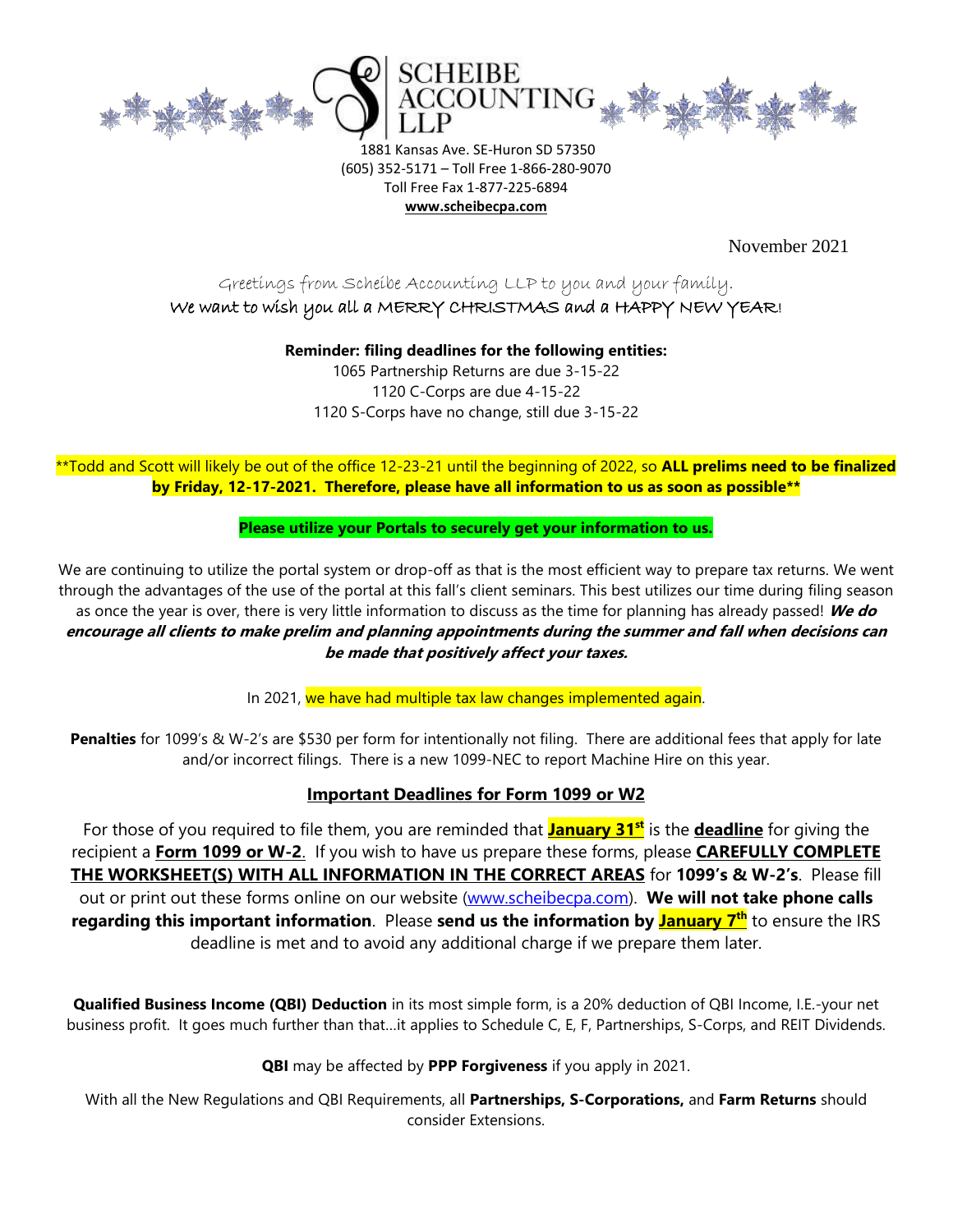**\*\*Farmers must send in the 4th Quarter Estimate**, previously provided to you. Many major Tax Preparer companies are now advocating not only one estimate, but to do 4 Quarterly Estimates, as the new Trade/Sale Regulations can eliminate the "farmer" 2/3 exemption. Penalties will be calculated on the whole year then. These penalties will be enforced by the IRS on the Client. We have advocated for the 4<sup>th</sup> Quarter estimate for years, so *if penalties apply it will be due to* **client negligence to our advice.**

If you would prefer making four installment payments rather than just one 4<sup>th</sup> Quarter Estimate, please let us know so we can plan accordingly.

**If you file a Schedule E** for rentals (i.e. Rental House) and you want to have the 20% QBI Deduction to apply to that income you **must issue 1099's** to anyone that you pay over \$600. The QBI is for Trade and Business Income. NO exceptions: If you want the QBI, you must issue all required 1099's!!!

The TCJA has made changes to all equipment trade-ins. The **Trade-In Allowance is now handled as a sale and we will now require that you** give our office the related **purchase agreement documents**, so we can correctly list the sale and pick up the full purchase price of the new equipment you purchase.

The Corporate Tax Rate is still currently a flat 21%

**Itemized Employee Business Expense (Form 2106) Repealed:** travel, meals, auto expense, union dues, uniforms, education, Malpractice Insurance, therefore, NO deductions are allowed.

### **All Miscellaneous 2% Itemized Deductions Repealed**

Investment advisory fees, hobby expenses, legal fees, tax prep, safe deposit box

With the loss of these deductions, employers need to be looking at **Accountable Plans** to allow employees to still take advantage of these expenses. FOR A NOMINAL FEE, OUR OFFICE HAS A SAMPLE PLAN AVAILABLE FOR THOSE WITH EMPLOYEES THAT HAVE SUCH EXPENSES.

NO personal Exemptions – But increased Standard Deduction

#### **Tax Forms:**

**We will NOT be mailing the Farm Tax worksheet, 1099 Input Sheet, Income Tax Worksheet & W-2 worksheets,**  these forms are interactive and you can upload to your Portal. **W-2 worksheets have changed as we are starting a move to automated payroll vs client handwritten time-consuming processes at yearend. They are available for your use, from our website, under the "Resources" tab, listed under "Forms". \*Please remember to notify us when documents are uploaded to your portal!**

**\*\*Please provide a current e-mail address with this year's tax information. This is a mandatory office policy. If you do not have email, we will work with you, but there will be additional charges for extra paper** 

**copies as our office continues to go GREEN.**

**\*\*see Portal information\*\***

[www.scheibecpa.com](http://www.scheibecpa.com/)